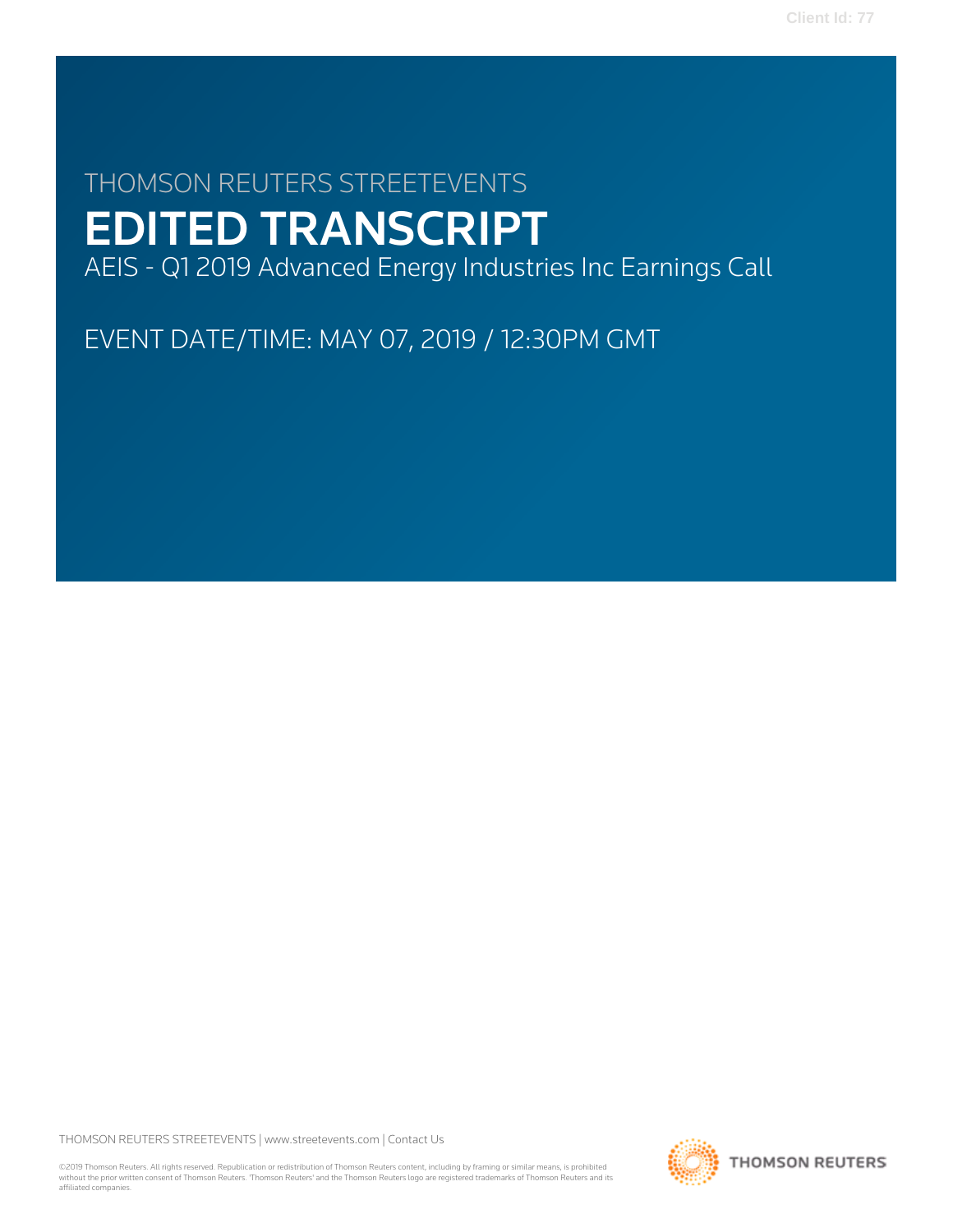#### **CORPORATE PARTICIPANTS**

**[Paul R. Oldham](#page-3-0)** Advanced Energy Industries, Inc. - Executive VP & CFO **[Yeuk-Fai Mok](#page-1-0)** Advanced Energy Industries, Inc. - VP of Strategic Marketing & IR **[Yuval Wasserman](#page-2-0)** Advanced Energy Industries, Inc. - President, CEO & Director

### **CONFERENCE CALL PARTICIPANTS**

**[J. Ho](#page-6-0)** Stifel, Nicolaus & Company, Incorporated, Research Division - MD of Technology Sector **[Mehdi Hosseini](#page-8-0)** Susquehanna Financial Group, LLLP, Research Division - Senior Analyst **[Pavel S. Molchanov](#page-9-0)** Raymond James & Associates, Inc., Research Division - Energy Analyst **[Robert Bruce Mertens](#page-7-0)** Cowen and Company, LLC, Research Division - Research Associate **[Thomas Robert Diffely](#page-5-0)** D.A. Davidson & Co., Research Division - MD & Senior Research Analyst

#### **PRESENTATION**

#### **Operator**

Good day, ladies and gentlemen, and welcome to the Advanced Energy Industries Q1 2019 Earnings Conference Call. (Operator Instruction] Also, as a reminder, this conference call is being recorded.

<span id="page-1-0"></span>At this time, I'd like to turn the call over to your host, Edwin Mok, Vice President of Strategic Marketing and Investor Relations. Please go ahead.

#### **Yeuk-Fai Mok** - Advanced Energy Industries, Inc. - VP of Strategic Marketing & IR

Thank you, operator. Good morning, everyone. Welcome to Advance Energy's First Quarter 2019 Earnings Conference Call. With me today are Yuval Wasserman, our President and CEO; Paul Oldham, our Executive Vice President and CFO; and Brian Smith, our Director of Investor Relations.

Before we begin, I'd like to mention that our Annual Shareholder meeting will be held on Tuesday, June 4. In addition, during this quarter, Advanced Energy will be participating at investor conferences hosted by JPMorgan, Cowen & Company, Stifel, Citi and NASDAQ. As our events occur, we'll make additional announcements.

And now let me remind you that today's call contain forward-looking statements including Company's current views of the industry, performance, products, applications and business outlook. These statements are subject to risks and uncertainties that could cause actual results to differ materially and are not guarantees of future performance. Information concerning these risks and uncertainties is contained in our filings with the SEC. All forward-looking statements are based on management's estimates, projections and assumptions as of today, May 7, 2019 and the Company assumes no obligation to update them.

Aspirational goals and targets discussed on this call or in the presentation material should not be interpreted in any respect as guidance. Today's call also includes non-GAAP adjusted financial measures which exclude the effect of discontinued operations, stock-based compensation expenses, amortization of intangibles, restructuring charges, acquisition related costs and other one-time items.

Reconciliations between GAAP and non-GAAP measures are contained in yesterday's earnings release which is available under Investor Relations page of our website. We will be referring to earnings slides posted on our website as well.

With that, let me pass the call to our President and CEO, Yuval Wasserman, Yuval.

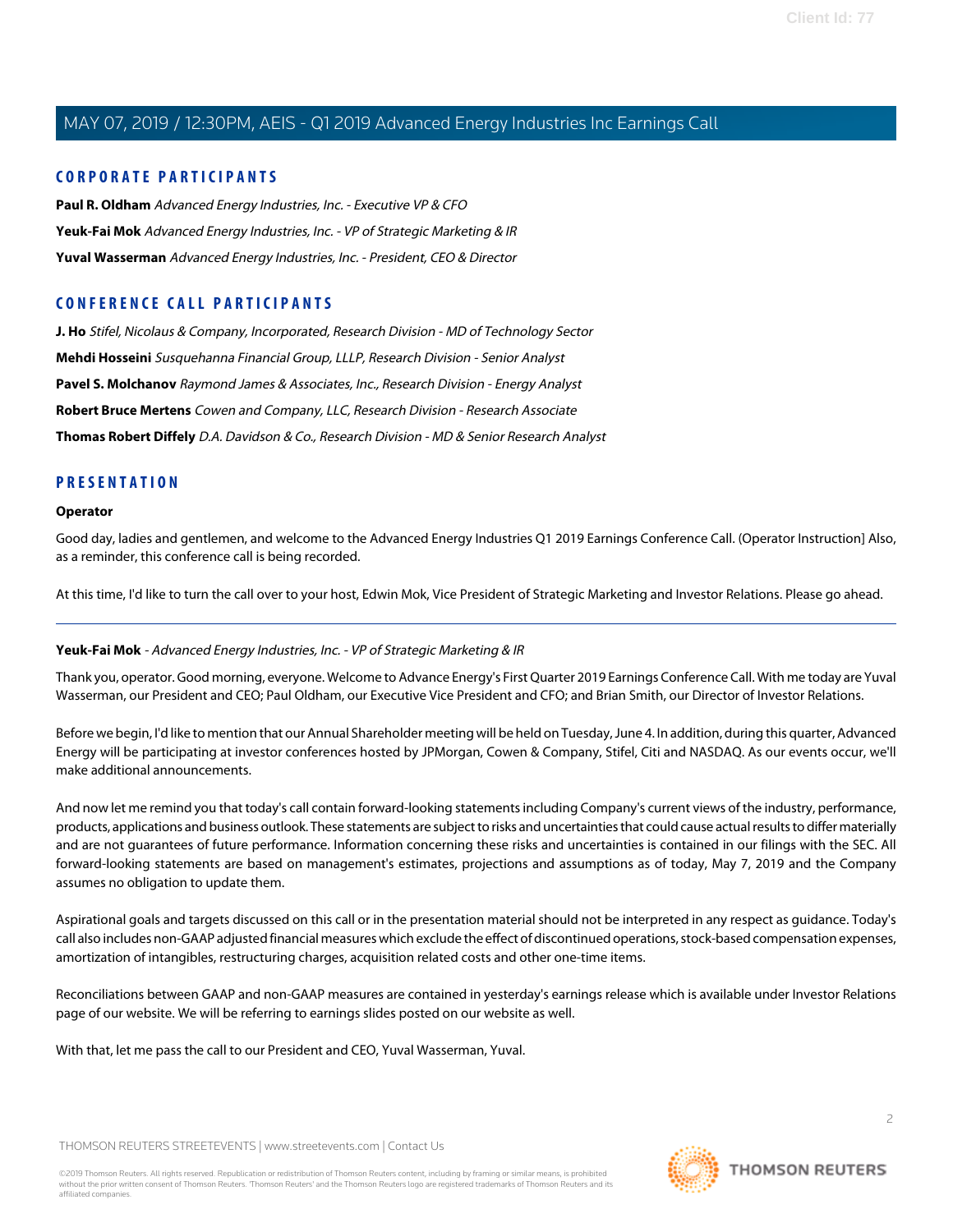#### <span id="page-2-0"></span>**Yuval Wasserman** - Advanced Energy Industries, Inc. - President, CEO & Director

Thank you, Edwin. Good morning, everyone, and thank you for joining us on this call. Despite a challenging market environment in Q1, Advanced Energy delivered solid profitability while continuing to execute on our strategy and invest in critical parameters.

Industrial Technologies delivered solid results this quarter, overcoming slow demand related to consumer electronic markets and our service sales help up well in phase of low fab utilization and a seasonal slowdown in China. The semiconductor market remained challenging with our customers changing ordering patterns in the quarter. Through it all, we've continued to win in new designs this quarter, including several that we expect to drive improvement to our business in the second half of this year. The integration of our recently acquired businesses is progressing on track as we've reduced costs while developing new opportunities.

Finally, our team has made great progress in executing on our strategic initiatives. In semiconductors, the environment remain challenging in the first quarter, with incremental weakness in our sales into memory applications, especially in etch, partially offset by some pickup in applications for Foundry and Logic such as PVD. In addition, as wafer fab equipment manufacturers adjusted their production levels and reduced inventories to match the new demand environment, our business with some of them has started to recover, while business with others continue to decline.

For example, as reported in our 10-Q filing, sales to our largest customer declined meaningfully during Q1, while revenue from our second largest customer rebounded. As we look forward, we expect our sales into the semiconductor markets in Q2 to decline modestly due to further weakening in the DRAM market and continued inventory adjustment by our customers.

Having said that, we believe some improvements in demand are signals for the early stage of market stabilization and we expect revenues in the rest of the year to remain around the first half levels, setting up a potential recovery in 2020. As we said last quarter, our customers are aggressively developing new and enabling semiconductor processing technologies. As a leader in the industry, we have accelerated our R&D investment and have been successful in winning at new opportunities. This quarter, we secured a critical design win for RF Matching Networks at one of the market-leading companies, which adds tens of millions of dollars of incremental revenues in the next few years.

In addition, we won a PECVD hard mask application at a leading Korean OEM customer. We successfully completed 3 key RF technology evaluation programs that we reported in our last call and have already started to ship units to our customer's beta testing at several leading semi fabs. We anticipate to see more shipments in the coming months. We're actively engaged with all of our customers for many next-generation designs, reinforcing the importance of our technology in enabling next-generation semi manufacturing processes.

The demand for both atomic-scale precision and higher process throughput is driving the need for more sophisticated RF and DC power delivery systems. Although the semiconductor industry is inherently cyclical, I fully expect AE to come out of this downturn with a stronger position and solid growth.

In our Industrial Technologies market, revenues increased both sequentially and year-over-year in Q1. Demand for PV solar was particularly strong as we saw a sizeable increase from crystalline solar cell manufacturers and the large shipment for thin-film solar application. In addition, growth in the medical market and in high voltage applications remains solid.

On the other hand, we saw weakness in our industrial production and consumer electronics related markets, including both flat panel displays and hard coatings. Looking into the current quarter, we expect the weakness in the consumer electronics related markets to continue, particularly in flat panel display where we expect another quarter of sequential decline.

In addition, we do not anticipate the large thin-film solar shipping in Q1 to repeat in Q2, although demand for crystalline solar cell manufacturing will continue to improve and we see more PV production capacities coming online in the second half of 2019. As a result, we expect our industrial products to decline modestly in the second quarter and be roughly flat year-over-year.

During Q1, our industrial team secured many design wins. We expect some of these wins to start contributing to our business within 2019, giving us confidence that industrial revenue will grow in the second half of the year. Notably, we won new designs in the medical equipment market for

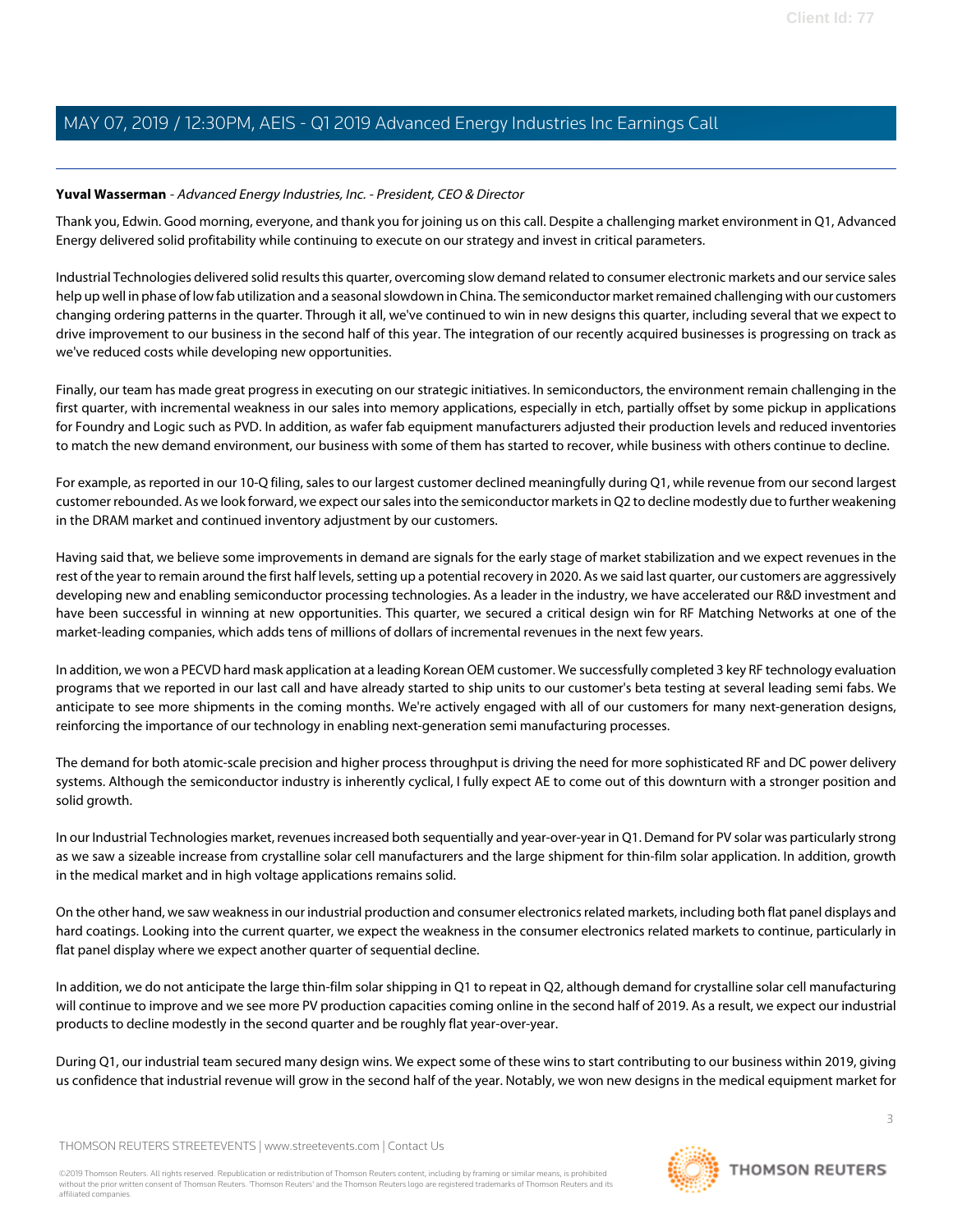atomic imaging and electro medicine applications, reaching to an important position as a leading glass manufacturer in China and we displaced a competitor in deposition equipment for foldable OLED screens. We also won several new designs for one of the largest solar cell manufacturers in China.

These new opportunities should also allow us to continue to gain share and expand our addressable market. Overall, we expect the second half to be stronger than the first half and we remain committed to our long-term growth of mid-teens CAGR for these markets. Our service business was down modestly in Q1, primarily as a result of seasonality, lower fab utilization in China, and timing of repair activities as OEMs shifted service business from the U.S. to a regional service centers.

Despite the sequential decline, service grew significantly year-over-year. We expect service to continue to achieve our target growth rate of over 10% in 2019. In Q1, we executed several of our strategic initiatives. This includes our efforts to add a second production site in a new location. We have now identified the location in Malaysia, and we expect to start initial production at this new site in the second half in precision over a few quarters.

We anticipate this move to substantially mitigate our exposure to regional risks, improve our business continuity profile, and ultimately lower our costs. Our acquisition and integration team has also done a great job integrating LumaSense, substantially consolidating in cost structure while pursuing new focused growth opportunities with an optimized distribution channel strategy. We expect to start seeing the initial benefit this quarter.

In summary, macro and market conditions were challenging in Q1 but our team executed to deliver solid profitability. While we are projecting our business to decline modestly in Q2 due to consumer electronic markets, timing of solar projects, and softening in the dealer market; we are confident our industrial market sales and our service business will see a stronger second half.

As we execute to deliver on a long-term growth strategy, we're developing new breakthrough technologies, solving our customers' critical technology challenges, consolidating and building a stronger reorganization and continuing to evaluate a healthy pipeline of acquisition targets.

I'd like to thank our customers, shareholders, partners and our valued employees for your support. I look forward to seeing many of you in the upcoming quarter.

<span id="page-3-0"></span>With that, let me turn the call over to Paul.

#### **Paul R. Oldham** - Advanced Energy Industries, Inc. - Executive VP & CFO

Thank you, Yuval, and good morning, everyone. In the first quarter, we felt the continued impact of the semiconductor cycle, partially offset by solid results in industrial. Revenue was within our guidance range for the quarter, but below the midpoint, mostly due to incremental weakness in the semiconductor industry. Good operating expense control, largely offset softer revenues and enabled in line operating profitability. While a discrete tax benefit allowed us to deliver non-GAAP earnings above our guidance range. Total revenue was \$140.7 million, down 8.7% from last quarter and down 28.1% from a year ago.

Looking at sales by market. Semiconductor revenue in the quarter was \$67.5 million, down 19.1% from last quarter and 50.4% year-over-year. If you combine our semiconductor product and service related revenue, our total sales into the semiconductor market declined 15% sequentially and 42% compared to last year's peak. As Yuval mentioned, we continue to see the impact of inventory adjustments and lower equipment demand particularly at our largest customers, while visibility remains limited. We expect a modest sequential revenue decline in Q2 primarily related to DRAM and revenues for the rest of the year to be around the first half levels, setting up a potential recovery in 2020.

Industrial Technologies revenue increased 7.3% from the fourth quarter and 26.7% from last year to \$44.6 million. The growth from the prior year was largely due to the addition of LumaSense, while the sequential increase was primarily a result of strength in solar, medical and high voltage, offsetting sequentially weaker sale in flat panel display and consumer electronics hard coating. In fact, Q1 represented our second highest quarterly revenue level ever for PV solar cell application.

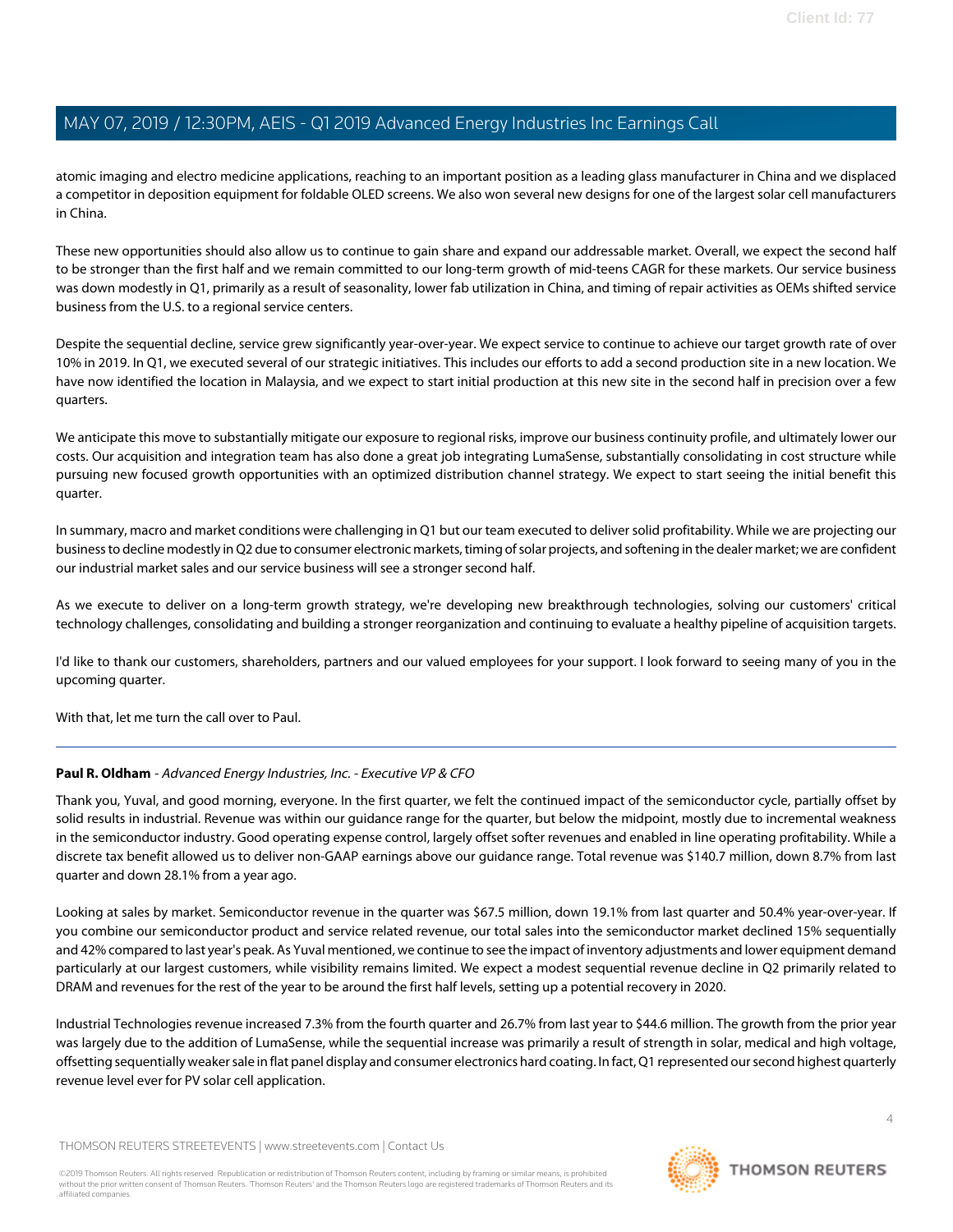In addition, for the quarter, LumaSense grew modestly sequentially and was accretive to earnings. Looking forward to the second quarter, we expect further weakness in consumer-related investments in flat panel display and hard coatings and our solar sales will not repeat at the same level due to project timing. Service revenue for the quarter was at 17.3% year-over-year, but down 1.7% from the fourth quarter. Seasonality, lower fab utilization in China, and timing of repair activities impact overall revenues. However, we believe these factors are temporary and expect our underlying service revenues to improve over the rest of the year.

Yesterday, we announced that we have signed agreement to divest our U.S. based grid-tied central inverter service business. This divestiture allows us to reduce our total warranty service obligation by approximately \$33 million, focus our service operations on our core business and ensure the smooth transition of our solar service customers and employees. In Q1, this business contributed \$1.9 million of revenue to our service sales and we expect approximately \$600,000 of revenue in the current quarter.

We expect the non-cash GAAP gain, net of taxes, in Q2 of approximately \$10 million in continuing operations and another \$8 million in discontinued operations. Despite this headwind, we expect service revenue to be up modestly in Q2, driven by improvement in utilization and normalization of repair activity. Gross margin for the first quarter was 46.7%. On a non-GAAP basis, gross margin was 47% compared to 49.4% last quarter.

Gross margins declined sequentially largely due to lower volumes, unfavorable mix within our process power products and higher freight and tariff costs. Looking to Q2, we expect adjusted gross margins to be in the range of 45% to 46%, primarily due to lower volumes and factory transition expenses.

GAAP operating expenses in Q1 decreased sequentially to \$53.9 million. Non-GAAP operating expenses came in at \$45.8 million, which was down from \$47.5 million in the prior quarter. The better than expected OpEx performance was due to ongoing temporary cost reduction actions, lower discretionary spending and timing of some expenses.

Looking forward, we expect adjusted operating expenses in Q2 and for the remainder of the year to remain at our target range of \$47 million to 48 million as we continue to fund R&D investments and moderate temporary cost measures. We also continue to optimize our business associated with our manufacturing footprint, acquisition integration and organization efficiency. As a result, we incurred \$1.7 million of restructuring expenses in Q1 and we expect to record an additional charge of \$2.5 million to \$3 million in Q2.

GAAP operating margin for the quarter was 8.4% compared to 12.7% last quarter. Non-GAAP operating margin was 14.5% compared to 18.6% in Q4. In Q1, we recorded a GAAP net tax benefit of \$2.9 million, largely due to the resolution of an uncertain tax position. Looking forward, we expect our GAAP and non-GAAP tax rate to return to our normal range of around 15%.

GAAP earnings per diluted share from continuing operations for the first quarter were \$0.40 compared to \$0.50 last quarter and a \$1.16 last year. Non-GAAP earnings per share for the quarter was \$0.58 compared to \$0.73 in the fourth quarter and \$1.34 a year ago. On a normalized tax basis, our non-GAAP EPS would have been approximately \$0.47.

Turning now to the balance sheet, operating cash flow from continuing operations was \$6.9 million and our cash and marketable securities balance was \$353.7 million. Overall, working capital is about flat. The seasonally higher tax and performance based compensation payments impacted cash flow for the quarter. Our receivable balances increased by about \$2 million as DSO rose to 65 days. Days payable also rose to 53 days. Inventory increased by \$1 million and turns were 3.0x.

Capital expenditures for the quarter were \$2.4 million and depreciation was \$2.2 million. During the quarter, we did not repurchase any shares given the large amount we purchased over the last year and our projections for seasonally lower cash flow in Q1.

Looking forward, we continue to operate in a challenging environment with limited visibility. For the second quarter, we expect our business to be modestly lower sequentially as a result of continued market weakness in semiconductor and solar projects that will not repeat at the same level in our industrial markets. For the second quarter, we expect revenues to be \$130 million to \$140 million and non-GAAP earnings per share between \$0.25 and \$0.40.

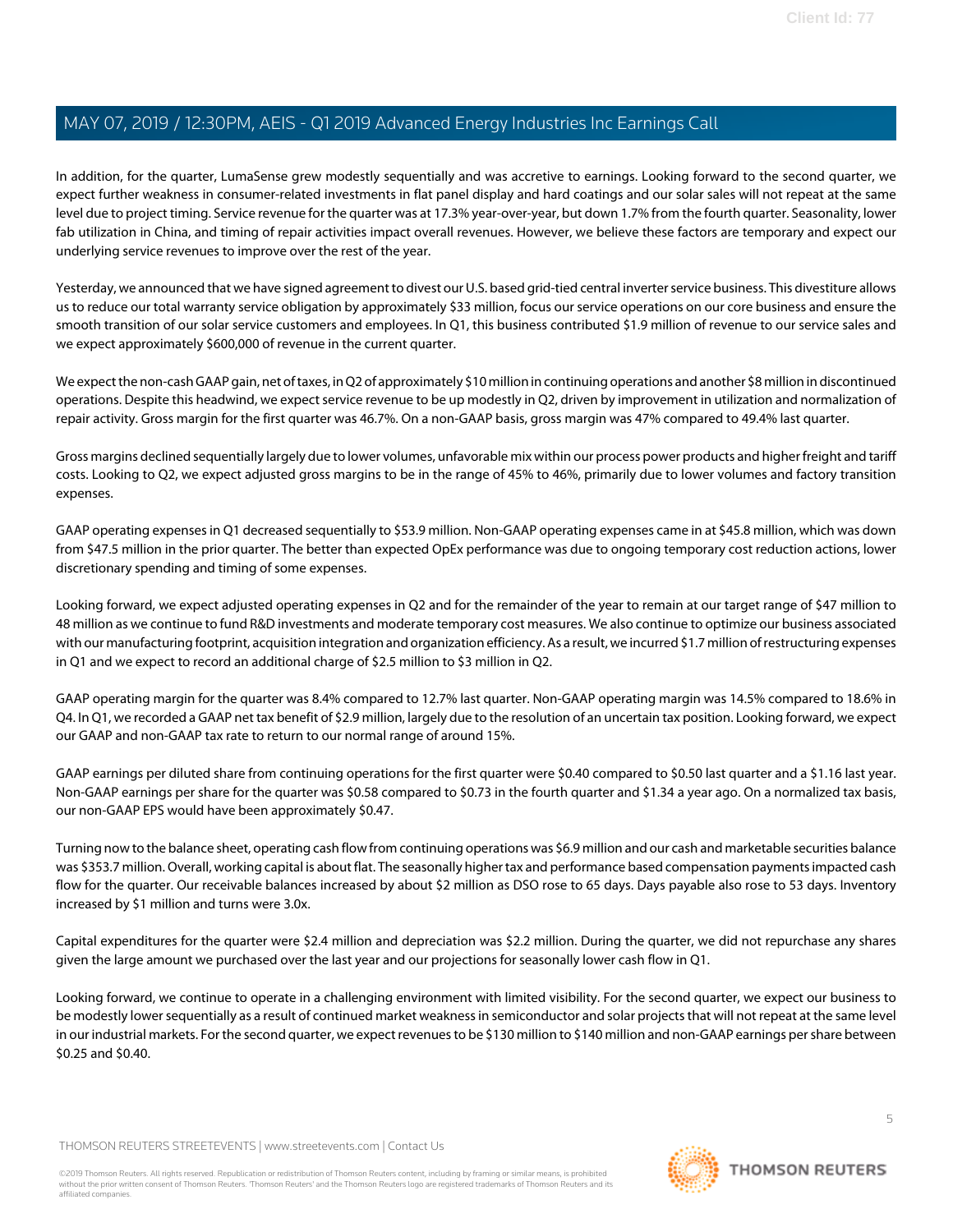Longer-term, we anticipate second half revenues for the semi market will remain around first half levels, setting up a potential recovery in 2020. In our industrial products, we expect second half growth on improved solar market and design wins we have secured this quarter.

Overall, we believe the long-term demand drivers continue to be healthy in both our semi and industrial markets and we are well positioned for growth as we execute our strategy and the markets improve.

With that, we will open the call to your questions, operator.

#### **QUESTIONS AND ANSWERS**

#### **Operator**

<span id="page-5-0"></span>[Operator Instruction] Our first question comes from Tom Diffely from D.A. Davidson.

#### **Thomas Robert Diffely** - D.A. Davidson & Co., Research Division - MD & Senior Research Analyst

My first question on just the semi market in general for you, with your new guidance for flattish in the second half, you're looking to be down you know not quite twice as much as your customers, your large customers but significantly more than your customers. Is that more of a mix related issue or is it the timing issue. Could you maybe expand how you think the differences between you and your customers are for that?

#### **Yuval Wasserman** - Advanced Energy Industries, Inc. - President, CEO & Director

Hi, Tom. It's a combination of product mix, customer mix, inventory correction and timing, all of the above. We see that as basically market-driven and customer-driven and not anything to do with -- anything that has to do with share or major changes in our content or position within our customers.

#### **Thomas Robert Diffely** - D.A. Davidson & Co., Research Division - MD & Senior Research Analyst

So I would assume that when the memory market does recover, you would probably outperform for, like a period of a couple of quarters as that inventory and especially the working capital inventory starts to build back up?

#### **Yuval Wasserman** - Advanced Energy Industries, Inc. - President, CEO & Director

Exactly right. As you know, we have high content especially in etch applications and as the memory market recovers, we expect to see strong recovery for us.

#### **Thomas Robert Diffely** - D.A. Davidson & Co., Research Division - MD & Senior Research Analyst

And maybe just a little bit on your longer term views of both the flat panel market and the solar market as a driver for the industrial piece.

#### **Yuval Wasserman** - Advanced Energy Industries, Inc. - President, CEO & Director

So the industrial piece really is the key driver for our guidance for decline into Q2, driven mainly by flat panel display demand, hard coating for electronic consumer products and the fact that the big solar project that we had in Q1 will not repeat in Q2, although we expect solar to recover

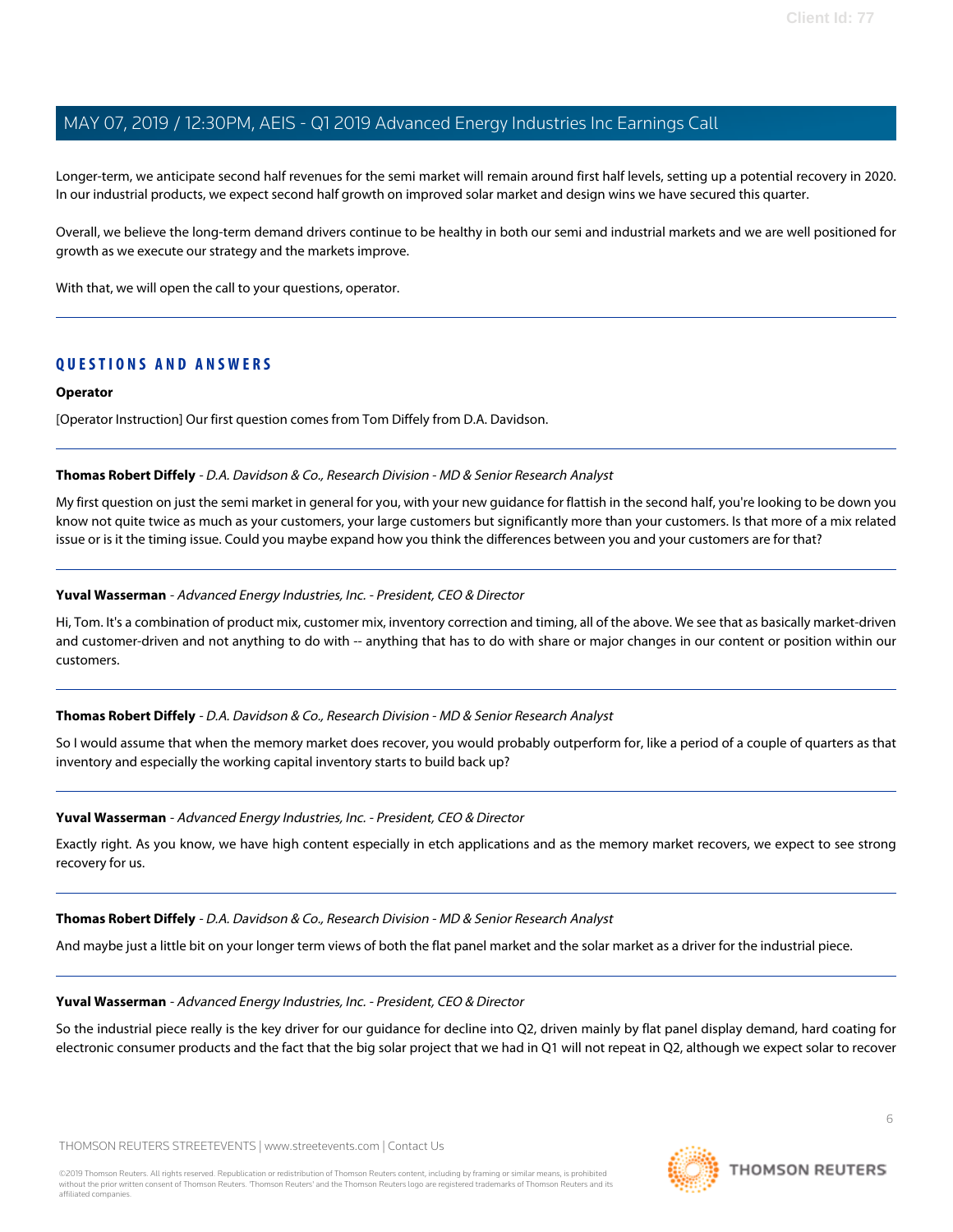in the second half. In general, we expect to see recovery in industrial in the second half. This is basically a timing of projects and market conditions. And as you know both -- all these markets tend to be lumpy and investment cycle in these areas can occur in 1 quarter and nothing another quarter.

#### **Thomas Robert Diffely** - D.A. Davidson & Co., Research Division - MD & Senior Research Analyst

And then finally for Paul, when you look at the level of operating expenses right now, especially the R&D side; is that a long-term level of R&D spending do you believe or is it somewhat muted this year to respond to the slowdown in the business?

#### **Paul R. Oldham** - Advanced Energy Industries, Inc. - Executive VP & CFO

Well, certainly Tom. We have a target of operating expenses between 47 and \$48 million . And embedded in there, you can see we've increased our R&D expenses and have held flat or reduced our SG&A expenses. That's fundamentally because we see significant opportunities to grow the business as we come out of this downturn. So at this point, we don't anticipate reducing that level and as the market grows, obviously we'll have a lot of leverage, because we don't think we need to increase it substantially as well. So that's our philosophy as we're trying to keep within that target range. It may bounce a little bit up and down quarter to quarter in Q1 of course. We were able to manage that a little bit better, and saw expenses a little lower. But that's our target, is to stay within that range for the foreseeable future.

#### **Yuval Wasserman** - Advanced Energy Industries, Inc. - President, CEO & Director

If I may add, Tom, as we indicated in the past, we're invited to collaborate with key customers on next-generation technology development, and these are projects that we believe will transform the way semiconductor devices are been made. And for that reason, we continue to invest in critical R&D projects, even during this cycle. Our expectation is that, as we emerge from this cycle, we will have brought in semiconductor applications and new technology that will enable the industry to go to the next-generation devices.

#### **Thomas Robert Diffely** - D.A. Davidson & Co., Research Division - MD & Senior Research Analyst

Maybe just one more quick one, the new production site in Malaysia, is that really just to reduce the geographic or are there cost benefits to that facility?

#### **Yuval Wasserman** - Advanced Energy Industries, Inc. - President, CEO & Director

It's all of the above. It's basically allowing us to have a location with less exposure to geopolitical challenges, a second hub to allow us to have better business continuity profile and cost reduction.

#### <span id="page-6-0"></span>**Operator**

Our next question comes from Patrick Ho from Stifel.

**J. Ho** - Stifel, Nicolaus & Company, Incorporated, Research Division - MD of Technology Sector

Maybe first off, in your prepared remarks, you mentioned that gross margins were affected by absorption as we look forward to the June quarter. Are there any mix issues, given that semis are down again or projected to be down and that typically tends to be your higher margin products?

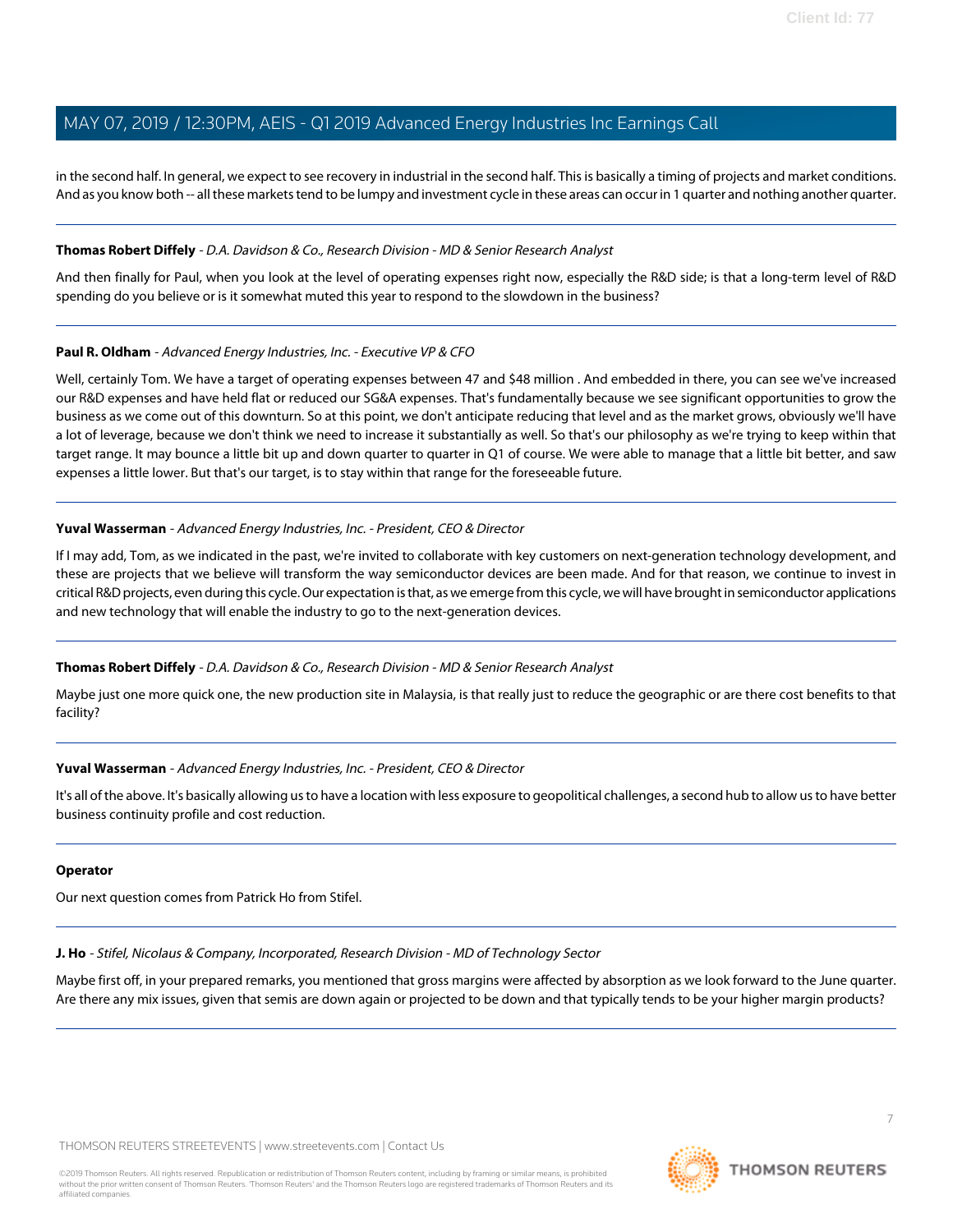#### **Paul R. Oldham** - Advanced Energy Industries, Inc. - Executive VP & CFO

Yes. Patrick, it's a good question. We're not projecting a large change in mix. And in general, our mix between semi and industrial isn't very different. Now with in each product area there can be pluses a minuses, so more highly configured tool could carry higher margins within a product family than a lower configured tool. So we don't anticipate that it's a lot of mix change across the different markets and we don't anticipate that there is a lot of mix change in Q1 to Q2. What we're seeing in the guidance really is the impact of lower volumes and the fact that we -- now that we've got a site in Malaysia, we've begun to invest in the transition related to that. As you've all mentioned there's 2 areas that we're investing during this downturn. One is in R&D where we continue to grow that and offset some of that in SG&A and keeping expenses in that \$47 million to \$48 million range; and the second is in broadening and strengthening our manufacturing profile that's the investment in Malaysia. Those are the 2 big things that are affecting the margins from Q1 to Q2.

#### **J. Ho** - Stifel, Nicolaus & Company, Incorporated, Research Division - MD of Technology Sector

Maybe Yuval, in terms of the semiconductor environmental, I don't think you're saying anything particularly new it's terms of the near-term environment, but given some of the comments you made in your prepared remarks regarding your customer mix and the changes there, how do you see the overall inventory levels from your customers, because it sounded like one is still working it off, while another it appears to stabilize, if anything. You said that business picked up with the second customer. Can you just give, maybe a qualitative -- your qualitative thoughts on the inventory environment with your customers?

#### **Yuval Wasserman** - Advanced Energy Industries, Inc. - President, CEO & Director

Sure. As you can see from our filings, indeed we have different dynamic between our customers and obviously we did not mention anything that has to do with our Asian customers, but we do see different profiles of demand driven by different levels of inventories and different type of products going to either Memory or Logic devices. In general, the way we view that is that -- for me, it's an indicator that we're seeing stabilization, right. We're at the point right now that we see a mix in behavior of demand between different customers, some of them continue to decline; some of them are recovering. We believe that the rest of the year, we will see revenue at the semi fluctuating around the same level, through the year. More precisely, I think we're talking about timing of inventory drawdown and customer mix and product mix that are changing differently between our customers. One area we saw a decline driven by inventory correction are the Korean DRAM suppliers or equipment suppliers to DRAM. Obviously with what's happening right now in DRAM, we expect the Korean OEMs to see some challenges.

#### <span id="page-7-0"></span>**Operator**

Our next question comes from Krish Sankar from Cowen.

#### **Robert Bruce Mertens** - Cowen and Company, LLC, Research Division - Research Associate

This is Robert Mertens on behalf of Krish. Let's say, you've mentioned that you're prioritizing investment in these new technologies and ramping the R&D to line with customer's next generation product roadmaps and capitalize when the semi market recovers. And if you look historically, you've done a lot of smaller M&A. Where would you rank a potential dividend initiation on the totem pole of uses of cash? Is that something that you would consider or farther down the totem pole?

#### **Paul R. Oldham** - Advanced Energy Industries, Inc. - Executive VP & CFO

Yes, that would be certainly further down the totem pole for us. We've said that in terms of use of cash, clearly our priority is to grow the business organically, kind of goes without saying. But from an excess cash perspective, we continue to be very active evaluating acquisitions, particularly those that might diversify our footprint and enable us to see accelerated earnings growth by having a broader, a larger addressable market. Secondly, we would do that through opportunistic share repurchase. We did repurchase a lot of shares last year. If you recall, we bought back about

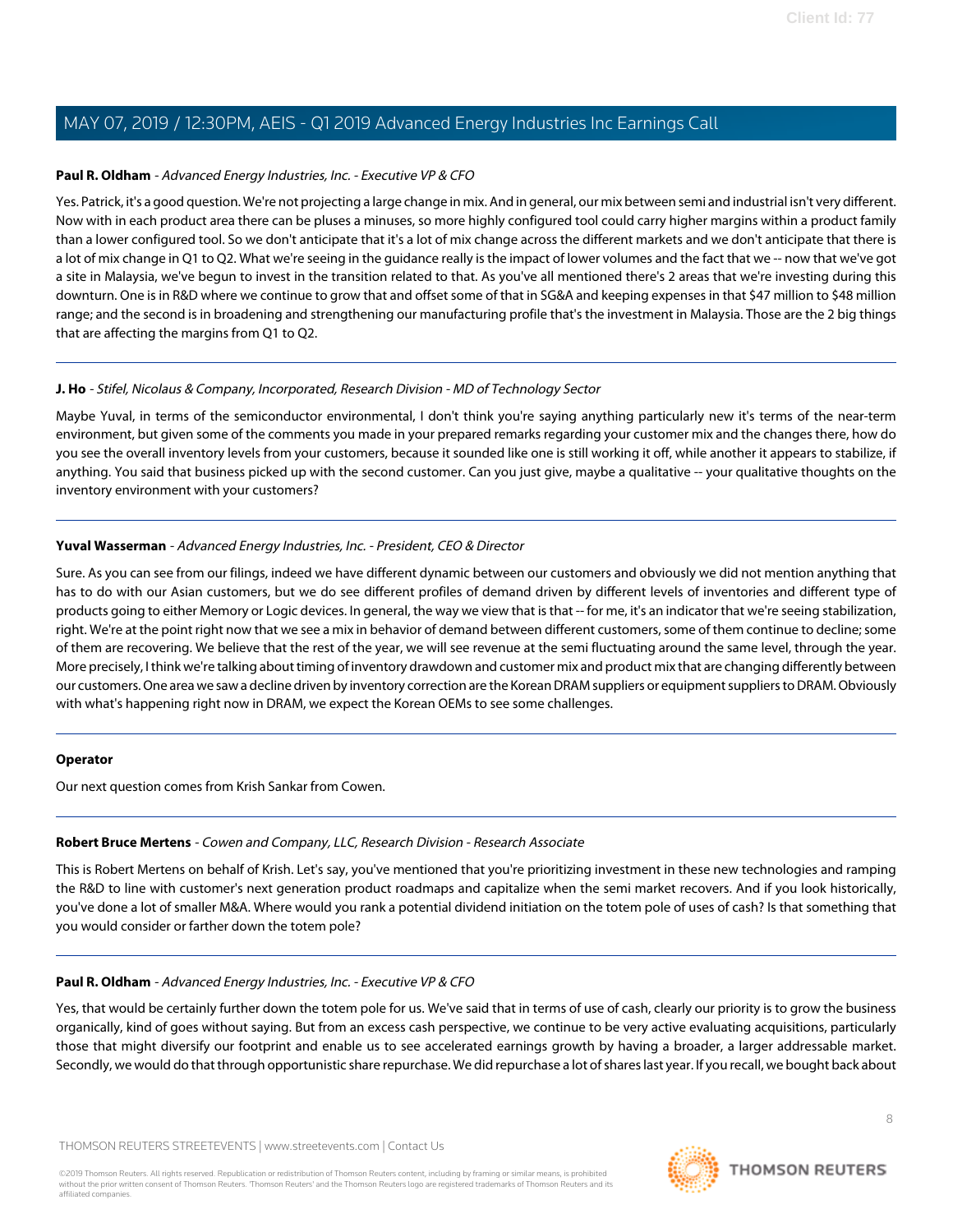\$95 million worth of stock in the last year. We didn't buy back stock this quarter, just given kind of where we saw operating cash flow, in general, we decided to take a little bit of a breather. And then, we certainly evaluate with our Board, our capital allocation. But we don't anticipate any dividend certainly in the near future.

#### **Robert Bruce Mertens** - Cowen and Company, LLC, Research Division - Research Associate

And just one more question on the semi side, I've seen the softness in the mix of -- the product mix, customers and a bit of the inventory, but not seen any sort of change in the market share standpoint, could you just sort of quantify how you characterize you versus your competitors and the market share and sort of the product timelines of when you can win a socket versus potentially be designed out?

#### **Yuval Wasserman** - Advanced Energy Industries, Inc. - President, CEO & Director

Sure. First of all, we are the undisputed market leader in the semiconductor, power delivery component for years and continue to maintain our market share leadership. On top of that, we're being, more recently than ever, we're continuing to be pulled into collaborative work with our customers to develop next-generation power delivery systems. We're at the point right now in the industry where atomic-level precision combined with the need for high throughput require totally new design of equipment, reactors and power delivery systems. As a leader in the business and the technology leader, we continue to get engaged in those areas. And a result of this engagement are design wins, which we continue to win the majority of the design wins we entertain, and that obviously will -- we expect to see expecting accelerated growth rate and addition of content of power capabilities, power suppliers and dollars into our customers' equipment.

#### **Operator**

<span id="page-8-0"></span>Our next question comes from Mehdi Hosseini from SIG.

#### **Mehdi Hosseini** - Susquehanna Financial Group, LLLP, Research Division - Senior Analyst

A couple of follow-ups, how should we think about OpEx in the second half? Did you say it is going to track flattish to your Q2 guide?

#### **Yuval Wasserman** - Advanced Energy Industries, Inc. - President, CEO & Director

Yes, that's right. We would expect -- we've kind of set a target of \$47 million to \$48 million. We said that at the beginning of the year. Of course we beat that a little bit this quarter but that's the level we would expect to run in. And as I said earlier, we don't expect substantial increases from that even if revenues begin to recover. Obviously there is a little bit of variable cost that would come in, but fundamentally that's the target that we're shooting for the remainder of the year.

#### **Mehdi Hosseini** - Susquehanna Financial Group, LLLP, Research Division - Senior Analyst

And then, same with the gross margin, as your volume shipment improves should we expect gross margins to track above the 45% 46% guidelines that you provided for Q2?

#### **Paul R. Oldham** - Advanced Energy Industries, Inc. - Executive VP & CFO

Yes, certainly, if we'll get leverage on the fixed cost in gross -- in gross margins then we'll see improvement there. I will just note that the investment in the transition of the factory, which last quarter we said we would expect to have the 50 basis point to 100 basis point impact to margins during the transition period, that'll continue for several quarters until both factories are operating and then we will obviously rationalize between the 2. We're not doubling capacity here. We're basically putting in place a strategy where we'll have the ability to move product from 1 factory to the

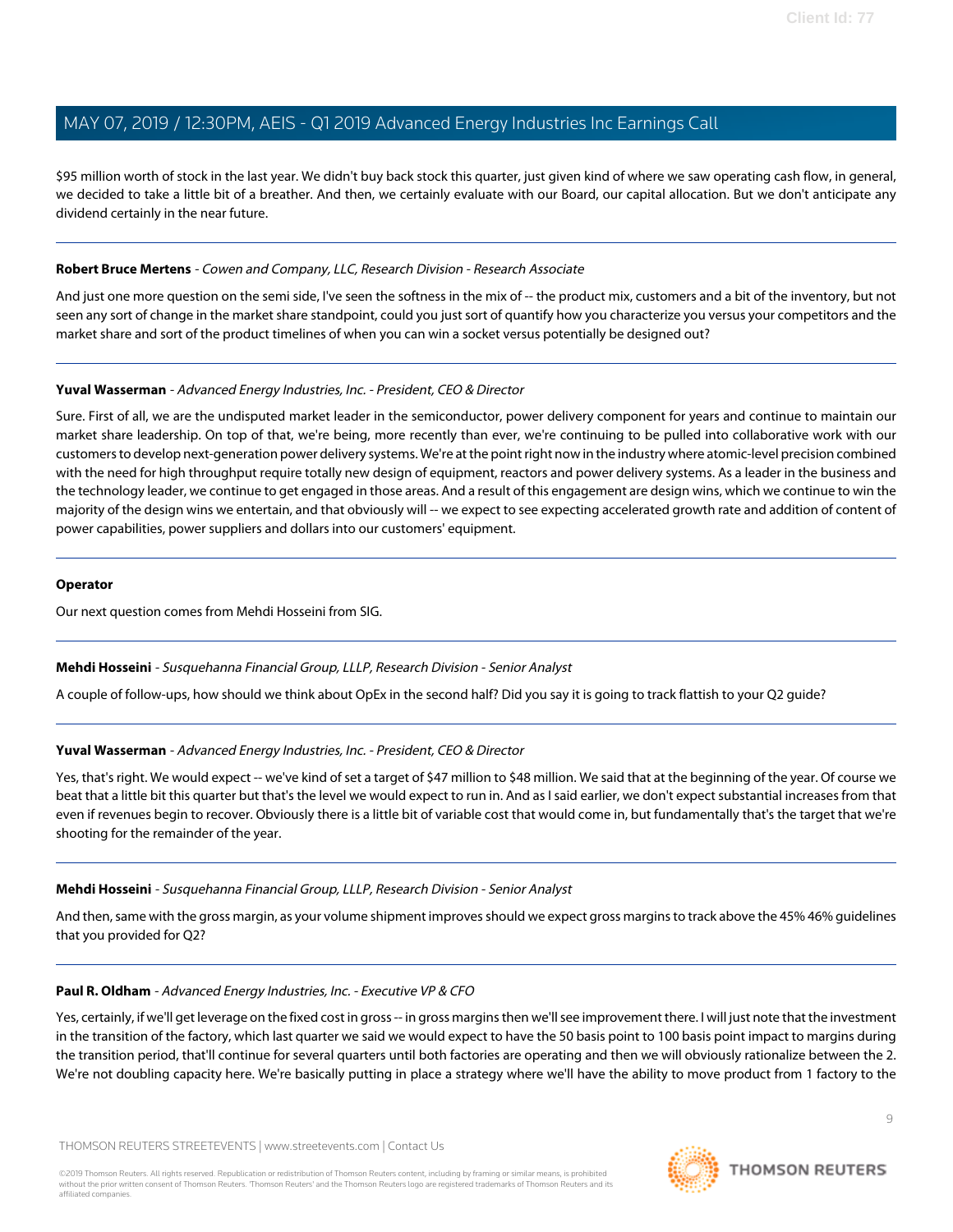other. And of course, we'll continue to have the headwinds from tariffs which had come in since late last year and are impacting us and we've said that's a 50 basis points to 75 basis points. So if you look down a year or so from now, when a couple of those, I'll say temporary items resolve themselves, our investment and hopefully the tariff environment; then we could see a little bit more improvement. But otherwise, we'll see the pickup from improved volumes as we go forward.

#### **Mehdi Hosseini** - Susquehanna Financial Group, LLLP, Research Division - Senior Analyst

If I go back to 2017-'18, you semiconductor revenue was averaging \$450 million a year and your gross margin was well above 50%. Is that the kind of leverage that we should expect as memory market for [one] turns or comes back, given your content to the memory market -- end-market is more than other areas?

#### **Yuval Wasserman** - Advanced Energy Industries, Inc. - President, CEO & Director

Yes, we don't see any reasons why, in general, margins in the semi market are changed structurally. It's just the impact of volume right now.

#### **Operator**

<span id="page-9-0"></span>(Operator Instructions) Our next question comes from Pavel Molchanov from Raymond James.

#### **Pavel S. Molchanov** - Raymond James & Associates, Inc., Research Division - Energy Analyst

As the semi-cap down cycle persist longer than maybe a lot of people expected. I'm curious if this is creating any opportunities from an M&A perspective. And that the genesis of the question was, you've always said M&A will focus on industrials but are there perhaps any distressed M&A opportunities on the semi-cap side that you could take advantage of the down cycle for?

#### **Paul R. Oldham** - Advanced Energy Industries, Inc. - Executive VP & CFO

Pavel, thanks for the question. Obviously, we continue to evaluate our pipeline of target acquisitions both tuck-in but also bolt-on and bigger ones. The challenge about acquisition in the semi industry is twofold: number one; there is not many targets of credible, viable companies that are in our domain; number two, obviously with such an efficient and concentrated industry, we do not want to trigger any antitrust problem related to acquiring a similar company. So that limits the number of targets in semi in general. Now we continue to be a -- you know a basically power conversion focused company, which allows us to be the leader in technology, the leader in the market. We see ourselves continuing to leverage our core competencies in power electronics, and for that reason, unless something extraordinary happens with a target that will be an amazing; not in power and in semi, I think we'll be inclined to go into the industrial world. Also, right now, especially this year, we would rather focus on diversifying our portfolio and be less concentrated in semi than more.

#### **Pavel S. Molchanov** - Raymond James & Associates, Inc., Research Division - Energy Analyst

You highlighted solar as area of strength within the Industrial segment. Geographically, where are you seeing those orders coming from? Is it kind of the traditional Asian PV manufacturing hubs or is it perhaps some of the areas outside of Asia that are benefiting from the tariff situation.

#### **Yuval Wasserman** - Advanced Energy Industries, Inc. - President, CEO & Director

So Pavel, since we sell power supplies to companies that make solar cells, our customers are mainly the equipment makers, right, those who make equipment that has been used to manufacture solar cells. We became really the leader in power supplies that go to both the crystalline silicon cells but also thin films. Obviously as you know, these projects can be lumpy and investment can occur in one quarter and then no investment in another